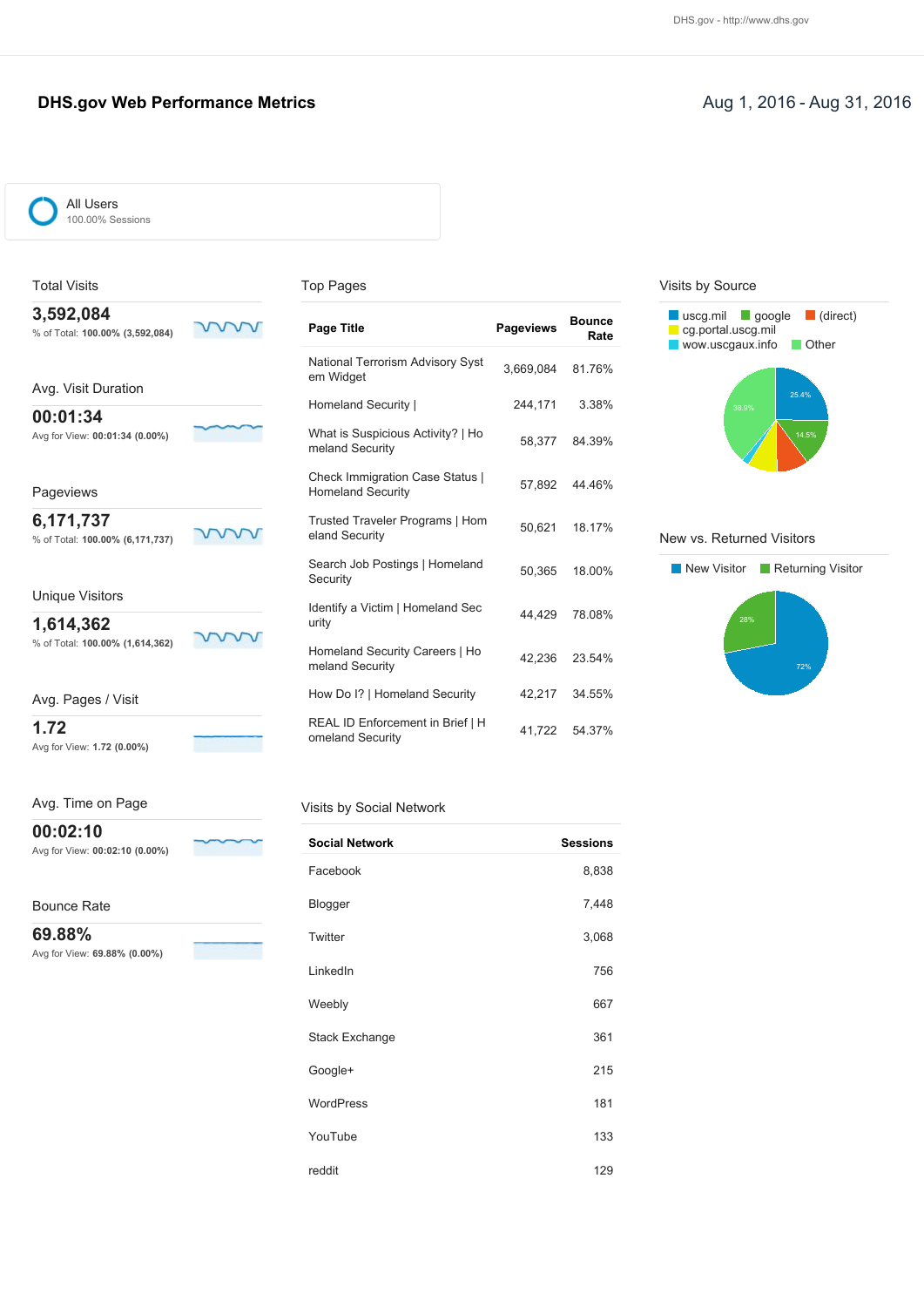### **DHS.gov Search Web Performance Metrics Aug 1, 2016 - Aug 31, 2016**

ww

mm

ww



All Users 100.00% Sessions

### Visits to DHS.gov

**3,592,084** % of Total: **100.00% (3,592,084)**

Total Internal Searches

**96,476**

% of Total: **100.00% (96,476)**

Total External Searches (Google)

**570,049** % of Total: **15.87% (3,592,084)**

| <b>Search Term</b>       | <b>Total Unique</b><br><b>Searches</b> |
|--------------------------|----------------------------------------|
| single father            | 1,478                                  |
| careers                  | 927                                    |
| jobs                     | 653                                    |
| forms                    | 583                                    |
| case status              | 574                                    |
| esta                     | 567                                    |
| global entry application | 435                                    |
| esta application         | 410                                    |
| global entry             | 383                                    |
| Jobs                     | 380                                    |

Top Internal Searches by Search Term

New vs. Returned Visitors



Avg. Visits per Visitor



#### Top External Searches (Google - as reported)

| Keyword                   | <b>Sessions</b> |
|---------------------------|-----------------|
| us passport application   | 949             |
| (not set)                 | 736             |
| us passport               | 713             |
| homeland security jobs    | 669             |
| uscis case status         | 612             |
| passport                  | 312             |
| blue video                | 290             |
| redress number            | 226             |
| cyber security            | 204             |
| enhanced driver's license | 202             |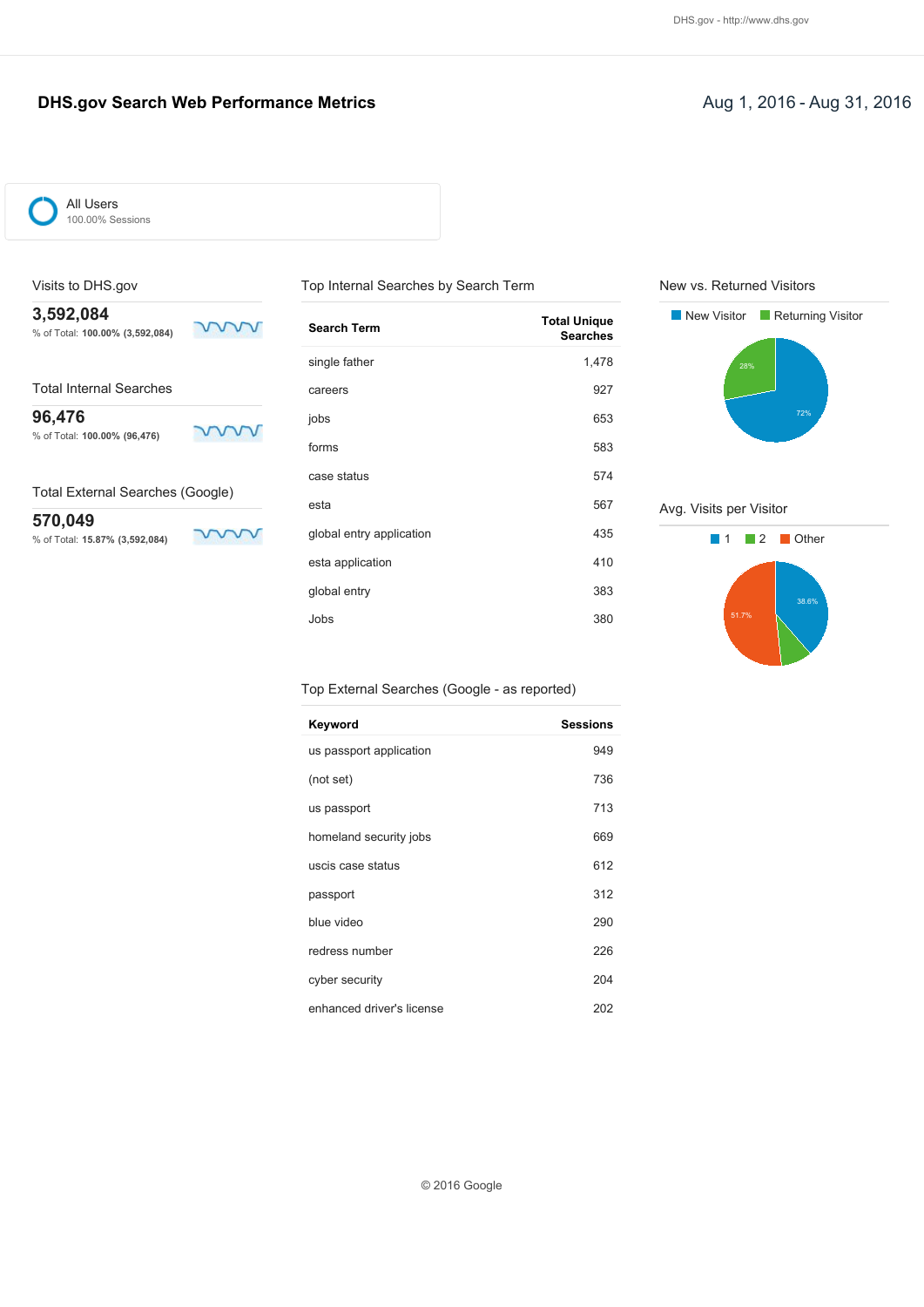Time Period: 8 /1/2016 –8/31/2016

# **Voice of the Customers**

#### **Feedback:**

- The major customer issuesto improve on the DHS.gov site include making content easier to find, label pages and navigation to help customers find relevant content quickly and easily.
- Other items to improve on the DHS.gov site include simplifying links and navigation choices, making navigation more intuitive, and remediating broken links.

Complete list available upon request

\*Source:surveymonkey.com

### **Final Recommendations:**

We continue to review and work on recommendations from DHS.gov metrics reports. The DHS.gov Web Team documents and analyzesthe success of improvementsthrough metricsin addition to emerging technologies, recommendationsandactions.

#### **Recommendations:**

• **DifficultyFindingContent, Feeling Lost and Mislabeled Links:** The DHS.gov Web Team continues to implement more left navigation throughout site and restructure content and hyperlinks to promote a more productive, user-friendly experience.

#### **Actions Taken:**

- In an effort to address long-standing customer concerns and issues with DHS.gov, we launched a redesigned DHS.gov at the beginning of June 2016. Some of the specific differences you'll see are:
- 1. Compatibility for both desktop computers and mobile devices (phones and tablets)
- 2. Cleaner, easier-to-read site format and presentation
- 3. Faster and more accurate site navigation using our internal search function and external search engines (like Google and Bing)

Throughout the course of this effort, we updated more than 9,000 pages to simplify how information is presented to the user. Each page now features easy-to-read type and a clear introduction, so you can quickly determine if you are on the right page. We also built in collapsing sections so that longer pages of content can be quickly skimmed for relevant information, and fixed over 1,350 broken links and over 4,330 misspellings across the site.

The new DHS.gov is also fully accessible, reinforcing the Department's commitment to meet or exceed federal Section 508 compliance standards.

Finally, we introduced new tools like updated slideshows and image carousels, which highlight new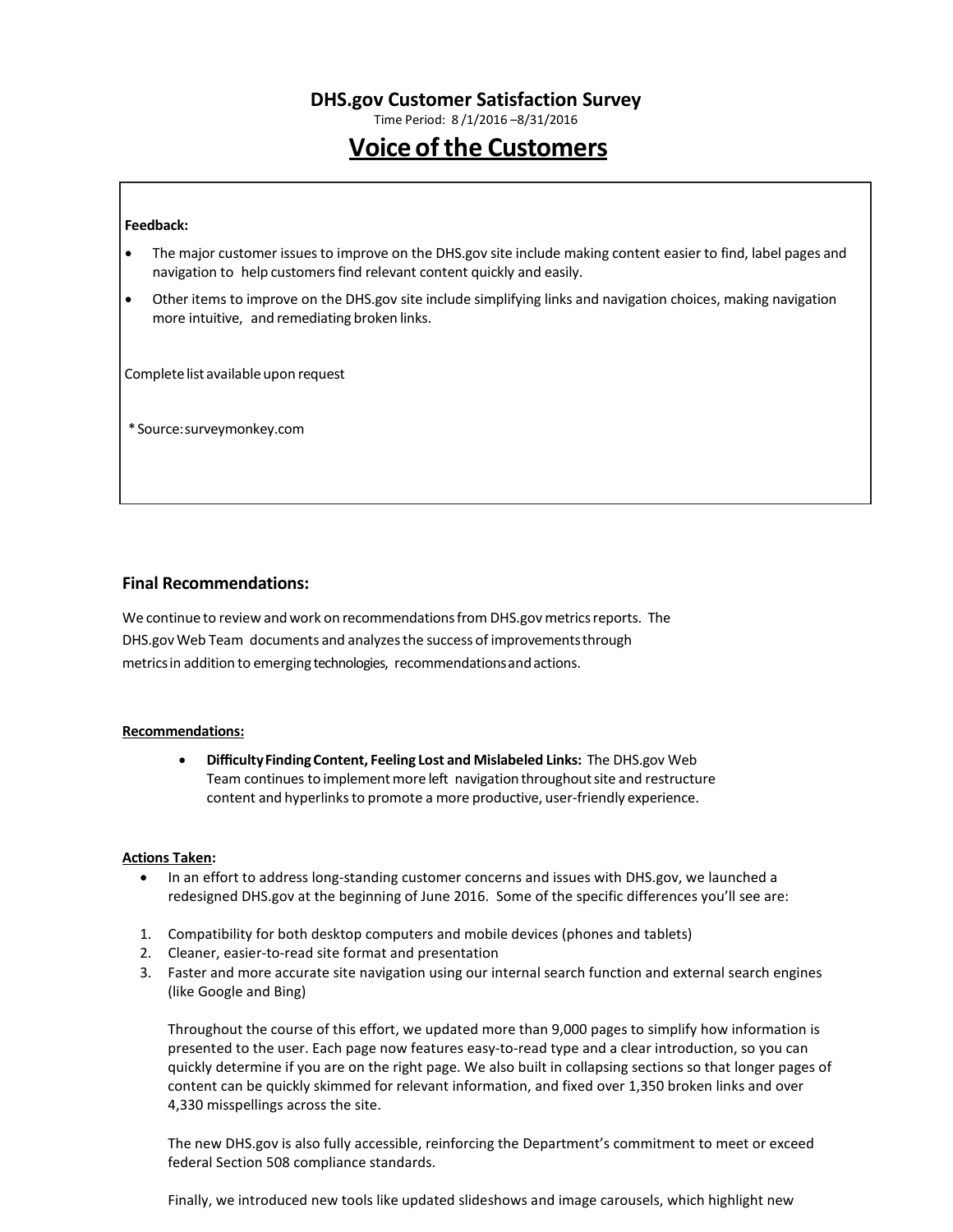Time Period: 8 /1/2016 –8/31/2016 information and announcements from the Department.

• **IncreaseVisibility**: We continue to update our Frequently Requested Pagesarea to our web site each month according to our web metrics analysis. We also continue to add both internal and external links to our rotational banners, blogs and multimedia to help our readers find content quickly and easily.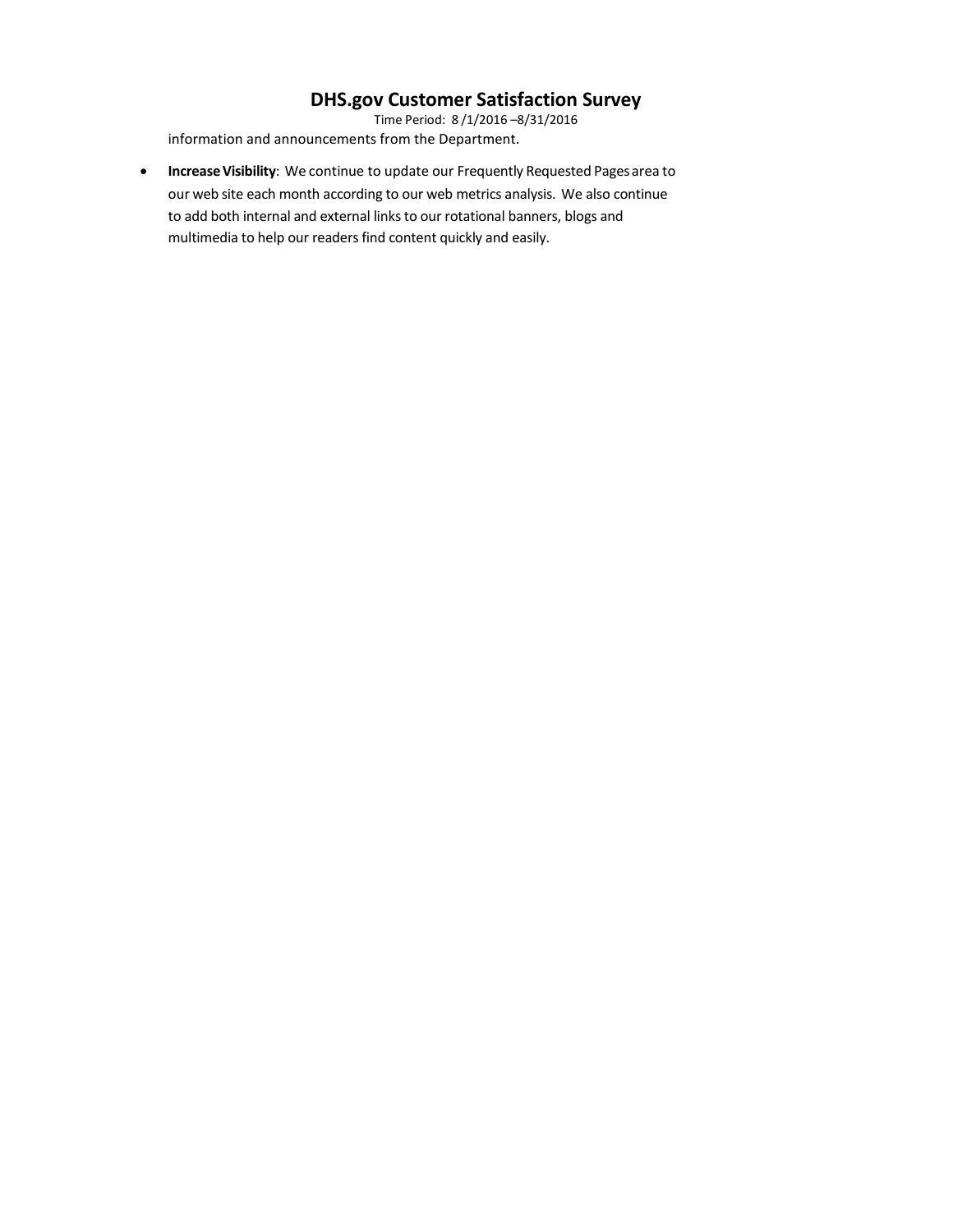# **DHS.gov Customer Satisfaction Survey** Time Period: 8 /1/2016 –8/31/2016 **Top Landing Pages and Search Queries – August 2016**

**Most Visited Pages:** For the month of November, the National Terrorism Advisory System, Trusted Traveler Program, Immigration and Cyber Security topped the most visited landing pages on DHS.gov.

### **Top 10Visited DHS.gov LandingPages: \***

| Page                                                      | <b>Sessions</b> | Percent<br><b>New</b> | <b>New</b><br><b>Users</b> | <b>Bounce</b><br>Rate | Pages<br>per   |
|-----------------------------------------------------------|-----------------|-----------------------|----------------------------|-----------------------|----------------|
|                                                           |                 | <b>Sessions</b>       |                            |                       | <b>Session</b> |
| /ntas/index.shtm                                          | 2,344,578       | 22.76%                | 533,712                    | 81.96%                | 1.47           |
| /index.shtm                                               | 170,786         | 76.96%                | 131,443                    | 3.41%                 | 3.45           |
| /see-something-say-something/what-<br>suspicious-activity | 47,952          | 80.03%                | 38,377                     | 84.51%                | 1.26           |
| /blue-campaign/identify-victim                            | 37,376          | 84.56%                | 31,607                     | 78.10%                | 1.72           |
| /how-do-i/check-immigration-case-status                   | 37,358          | 63.35%                | 23,666                     | 44.65%                | 1.75           |
| trusted-traveler-programs                                 | 31,469          | 83.46%                | 26,263                     | 16.63%                | 1.62           |
| /ntas                                                     | 30,157          | 12.73%                | 3,838                      | 67.01%                | 1.62           |
| /real-id-enforcement-brief                                | 27,501          | 88.93%                | 24,457                     | 54.38%                | 2.10           |
| /e-passports                                              | 22,269          | 89.78%                | 19,994                     | 79.97%                | 1.37           |
| trusted-traveler-comparison-chart                         | 20,733          | 81.28%                | 16,851                     | 56.35%                | 1.24           |
| <b>Totals and Averages</b>                                | 2,770,179       | 68.38%                | 850,208                    | 56.70%                | 1.76           |

**Top Search EngineQueries:** External and internalsearch queries continueto followsimilartrends.

| Top Internal Search Queries*                   | Top External Search Queries*                   |
|------------------------------------------------|------------------------------------------------|
| (excludes "dhs" and repeating/similar queries) | (excludes "dhs" and repeating/similar queries) |
| single father                                  | us passport application                        |
| careers                                        | (not set)                                      |
| jobs                                           | us passport                                    |
| case status                                    | homeland security jobs                         |
| forms                                          | uscis case status                              |
| esta                                           | passport                                       |
| global entry application                       | lblue video                                    |
| esta application                               | redress number                                 |
| jobs                                           | enhanced driver's license                      |
| global entry                                   | cyber security                                 |

\*Source:GoogleAnalytics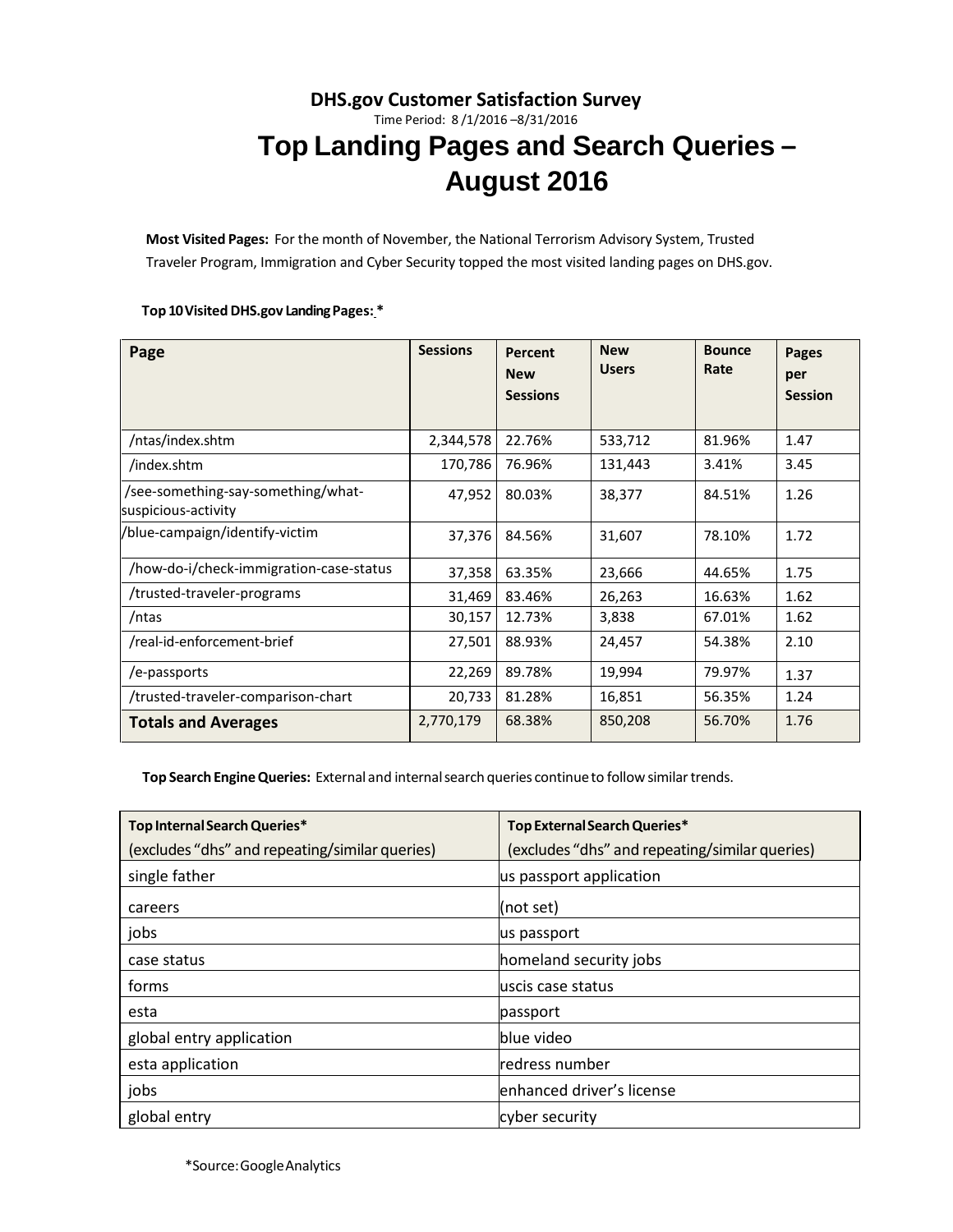Time Period: 8/1/2016 - 8/31/2016

# **Overall Customer Satisfaction Score 68.58**

| How would you rate your overall experience today?                         |                  |               | 64.06  |
|---------------------------------------------------------------------------|------------------|---------------|--------|
| <b>Answer Choices</b>                                                     | <b>Responses</b> | Points        | Score  |
| • Outstanding                                                             | 367              | 100           | 36700  |
| • Above Average                                                           | 490              | 75            | 36750  |
| • Average                                                                 | 442              | 50            | 22100  |
| • Below Average                                                           | 119              | 25            | 2975   |
| • Poor                                                                    | 120              | 0             | 0      |
| Total                                                                     | 1538             |               | 98525  |
| Were you able to complete the purpose of your visit?                      |                  |               | 58.06  |
| <b>Answer Choices</b>                                                     | <b>Responses</b> | Points        | Score  |
| • Yes                                                                     | 893              | 100           | 89300  |
| $\cdot$ No                                                                | 645              | 0             | 0      |
| <b>Total</b>                                                              | 1538             |               | 89300  |
| Would you still return to this website if you could get this              |                  |               | 88.43  |
| information or service from another source?                               |                  |               |        |
| <b>Answer Choices</b>                                                     | <b>Responses</b> | Points        | Score  |
| • Yes                                                                     | 1360             | 100           | 136000 |
| $\cdot$ No                                                                | 178              | 0             | 0      |
| Total                                                                     | 1538             |               | 136000 |
| Will you recommend this website to a friend or colleague?                 |                  |               | 80.30  |
| <b>Answer Choices</b>                                                     | <b>Responses</b> | Points        | Score  |
| • Yes                                                                     | 1235             | 100           | 123500 |
| $\cdot$ No                                                                | 303              | 0             | 0      |
| <b>Total</b>                                                              | 1538             |               | 123500 |
| Please describe your experience finding your way around                   |                  |               | 59.96  |
| (navigating) DHS.gov today.                                               |                  |               |        |
| NOTE: Excludes "Other" responses                                          |                  |               |        |
| <b>Answer Choices</b>                                                     | <b>Responses</b> | Points        | Score  |
| • Encountered no difficulties                                             | 849              | 100           | 84900  |
| • Had technical difficulties (e.g. error messages, broken links)          | 62               | 0             | 0      |
| . Links did not take me where I expected                                  | 140              | 0             | 0      |
| . Links / labels are difficult to understand, they are not intuitive      | 49               | 0             | 0      |
| • Navigated to general area but couldn't find the specific content needed | 241              | 0             | 0      |
| . Too many links or navigational choices                                  | 42               | 0             | 0      |
| . Would often feel lost, not know where I was                             | 33               | 0             | 0      |
| Total                                                                     | 1416             |               | 84900  |
| How was your experience using our site search?                            |                  |               | 51.78  |
| NOTE: Excludes "Did not use search" and "Other" responses                 |                  |               |        |
| <b>Answer Choices</b>                                                     | <b>Responses</b> | <b>Points</b> | Score  |
| . Encountered no difficulties                                             | 407              | 100           | 40700  |
| . I was not sure what words to use in my search                           | 79               | 0             | 0      |
| . Results were not helpful                                                | 133              | 0             | 0      |
| . Results were not relevant to my search terms or needs                   | 76               | 0             | 0      |
| • Results were too similar / redundant                                    | 25               | 0             | 0      |
| . Returned not enough or no results                                       | 48               | 0             | 0      |
| . Returned too many results                                               | 18               | 0             | 0      |